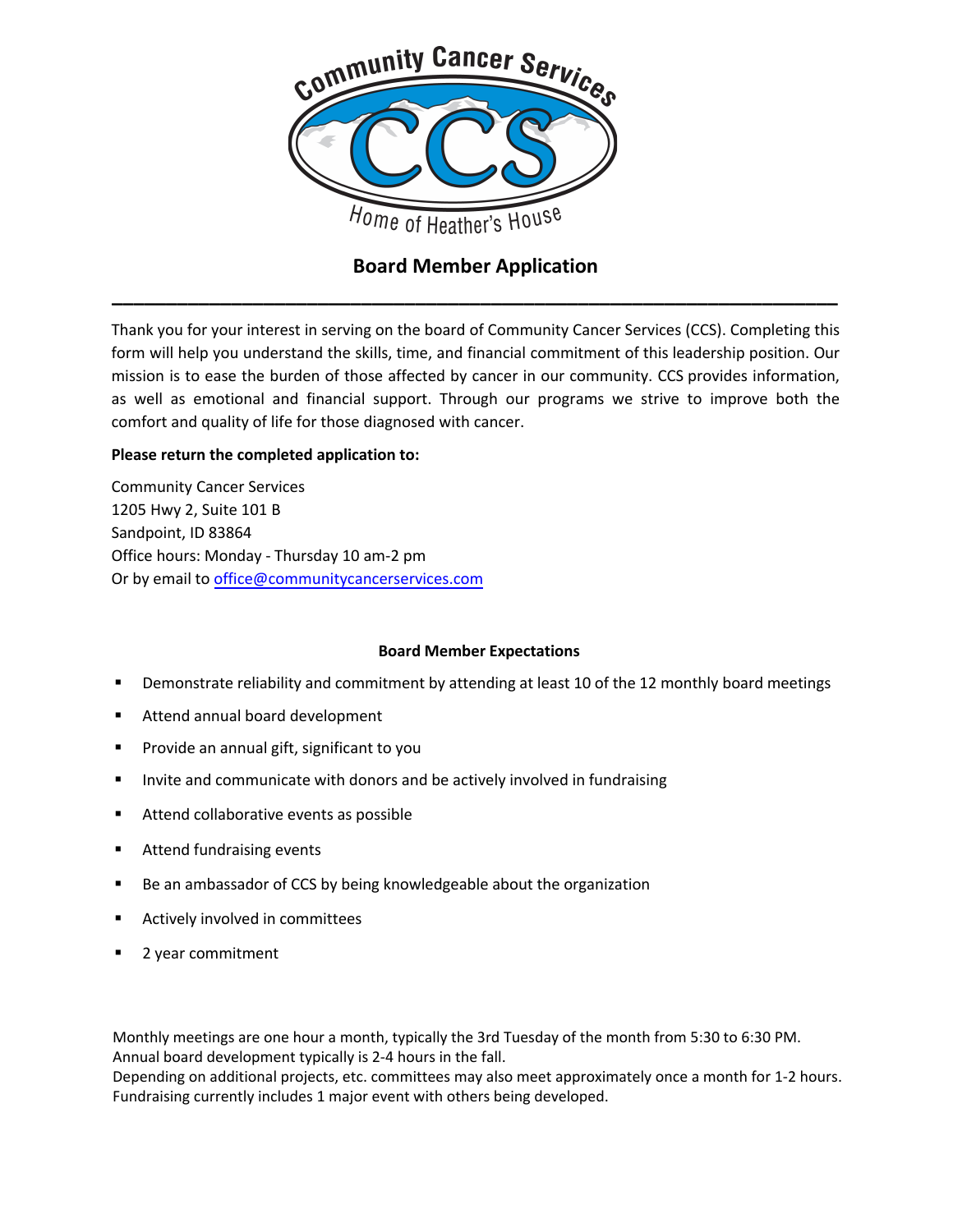### **Purpose of the Board**

- Support the ED and current and past clients
- Fundraising
- Stewardship of funds
- Educate Community prevention and organizationally -Ambassadors
- Collaborations and community networking
- Recruitment and retention of board members
- Support for the organization and each other

| Name:    |        |             |
|----------|--------|-------------|
| Address: |        |             |
| City:    |        | State: Zip: |
| Phone:   | Email: |             |

### Board Member Questionaire

What interests you about serving on the CCS Board?

What is your experience with community activities, other memberships, event planning, fundraising, and other experiences that would be of value to the organization? \_\_\_\_\_\_\_\_\_\_\_\_\_\_\_\_\_\_\_\_\_\_\_\_\_\_\_\_\_\_\_\_\_\_\_\_\_\_\_\_\_\_\_\_\_\_\_\_\_\_\_\_\_\_\_\_\_\_\_\_\_\_\_\_\_\_\_\_\_\_\_\_\_\_\_\_\_\_\_\_\_

\_\_\_\_\_\_\_\_\_\_\_\_\_\_\_\_\_\_\_\_\_\_\_\_\_\_\_\_\_\_\_\_\_\_\_\_\_\_\_\_\_\_\_\_\_\_\_\_\_\_\_\_\_\_\_\_\_\_\_\_\_\_\_\_\_\_\_\_\_\_\_\_\_\_\_

\_\_\_\_\_\_\_\_\_\_\_\_\_\_\_\_\_\_\_\_\_\_\_\_\_\_\_\_\_\_\_\_\_\_\_\_\_\_\_\_\_\_\_\_\_\_\_\_\_\_\_\_\_\_\_\_\_\_\_\_\_\_\_\_\_\_\_\_\_\_\_\_\_\_\_

\_\_\_\_\_\_\_\_\_\_\_\_\_\_\_\_\_\_\_\_\_\_\_\_\_\_\_\_\_\_\_\_\_\_\_\_\_\_\_\_\_\_\_\_\_\_\_\_\_\_\_\_\_\_\_\_\_\_\_\_\_\_\_\_\_\_\_\_\_\_\_\_\_\_\_

What skills do you bring to the board? Check those that apply:

- $\square$  Board Development
- $\square$  Strategic Planning
- $\Box$  Human Resources
- $\square$  Program Development
- □ Grant Writing
- $\square$  Financial
- $\square$  Fundraising
- □ Website Management
- $\square$  Policy Development
	- □ Non-profit Board
- $\Box$  IT Support
- □ Marketing/Public Relations
- $\square$  Legal
- $\square$  Event Planning
- $\square$  Outreach